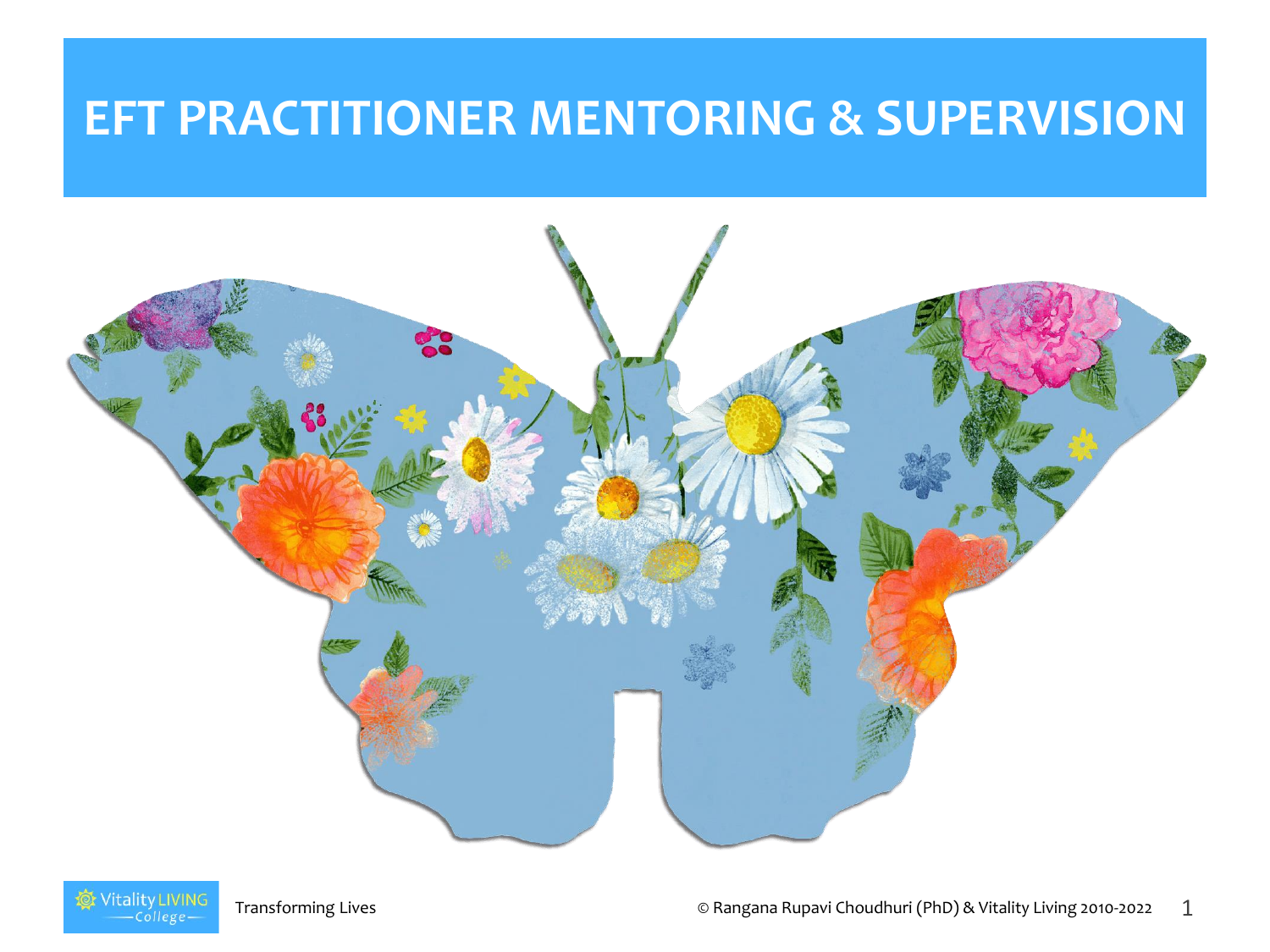#### **CASE STUDY PROCESS STEPS**

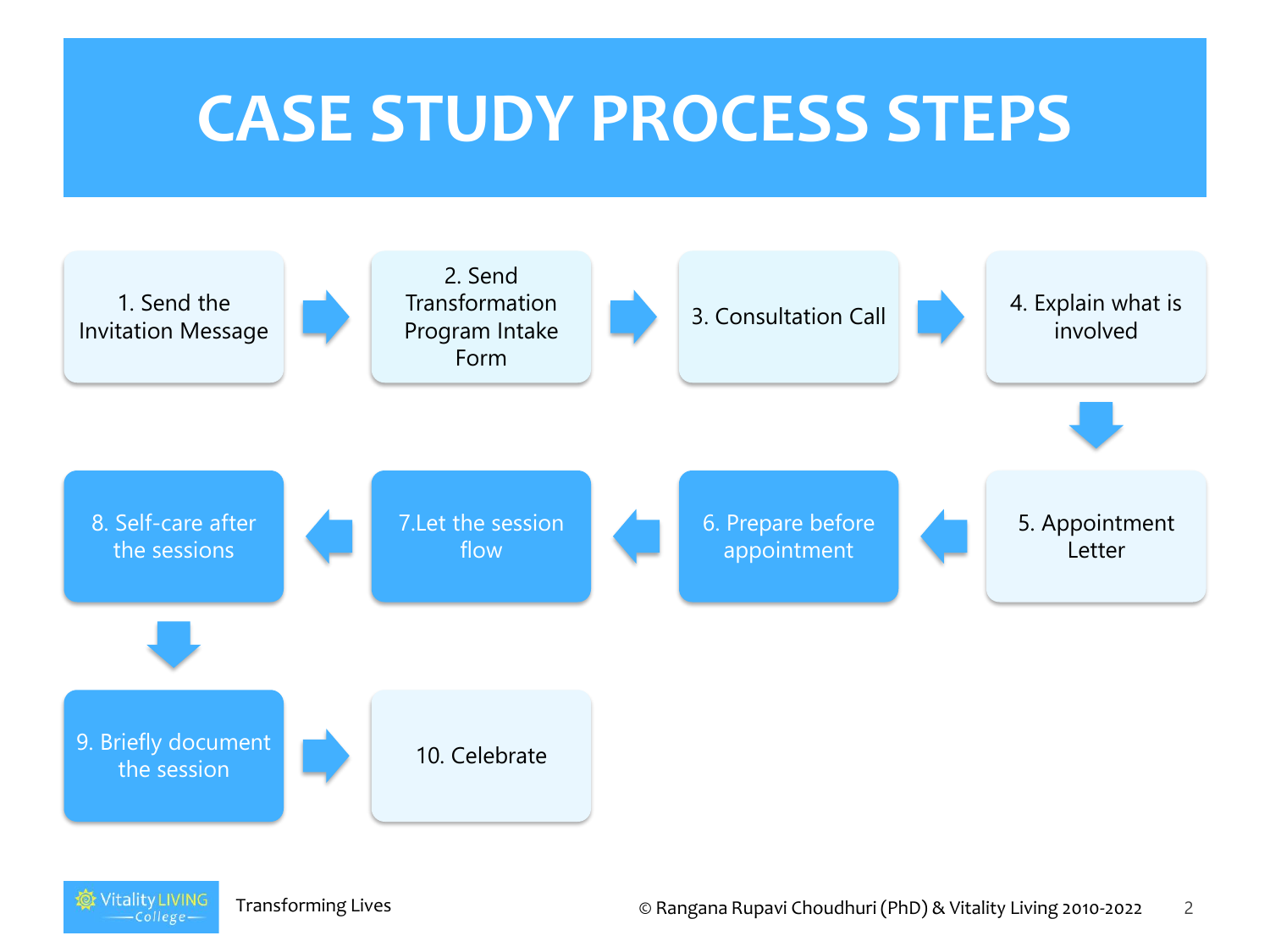#### **COMPLETE BEFORE SUBMISSION**

Submit in **one e-mail** to your trainer within 12 months:

- **6 sessions conducted on** 2 clients totalling 12 case study sessions.
- **6 case studies on yourself** as self-help sessions.
- **50 practice sessions** log on a minimum of 20 clients.
- **1 one-hour video** of giving a case study client session.
- **Multiple choice** in template.
- **Continuing Professional Development & Supervision (CPDS) log sheet**  with details of your Supervision & Mentoring hours.
- **Confirmation** that you will adhere to the Code of Conduct and CPDS requirements.
- **Write up** of your personal EFT Journey.
- Your EFT Skills Assessment, Development Plan, EFT Foundational, and EFT Practitioner Competency Checklist.

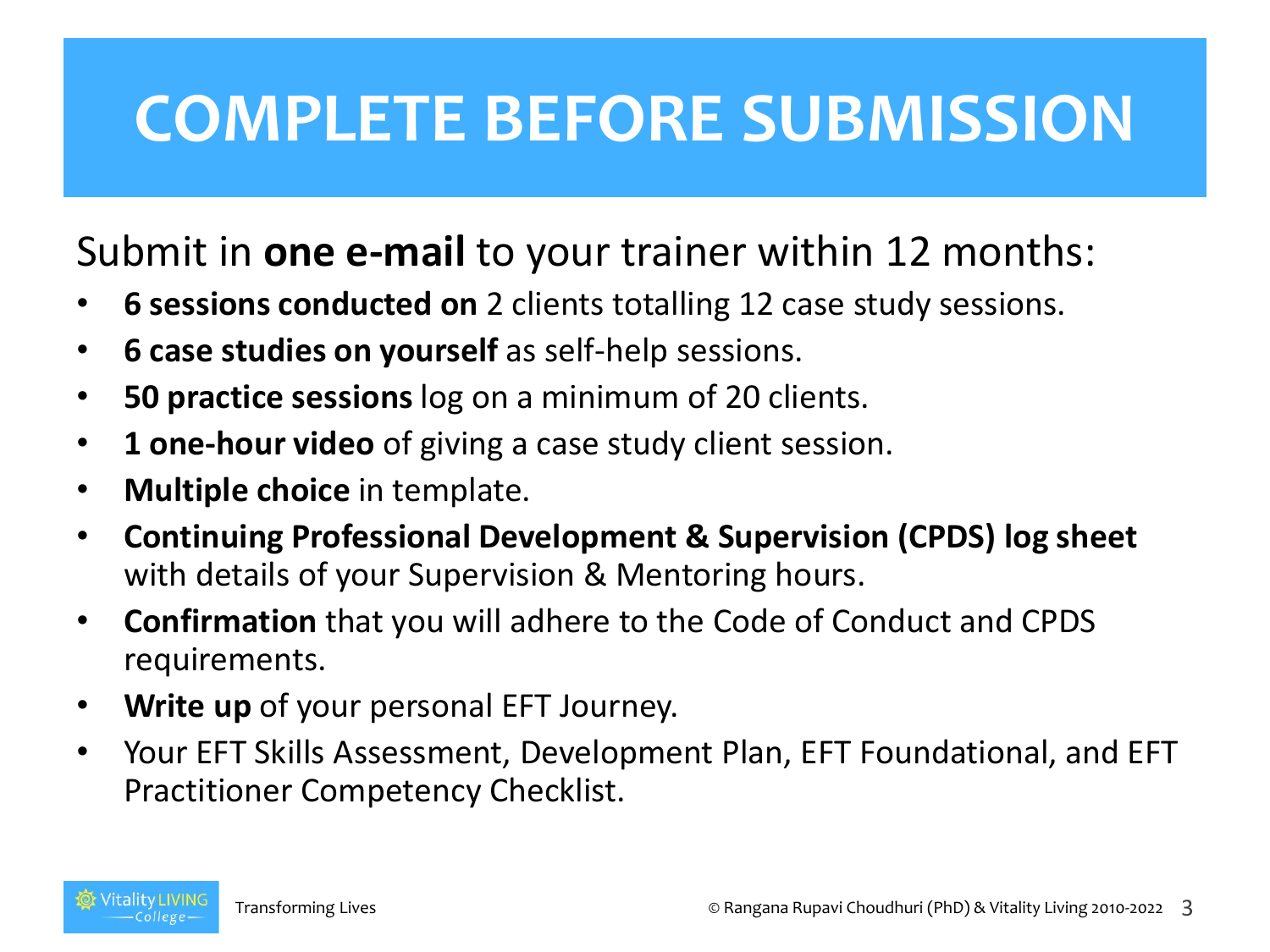#### **COMPLETE BEFORE SUBMISSION**

#### Submit in **one e-mail** to your trainer within 12 months:

- **6 sessions conducted on 2 clients totalling 12 case study sessions.**
- **6 case studies on yourself as self-help sessions.**
- **50 practice sessions log on a minimum of 20 clients.**
- **1 one-hour video** of giving a case study client session.
- **Multiple choice** in template.
- **Continuing Professional Development & Supervision (CPDS) log sheet**  with details of your Supervision & Mentoring hours.
- **Confirmation** that you will adhere to the Code of Conduct and CPDS requirements.
- **Write up** of your personal EFT Journey.
- Your EFT Skills Assessment, Development Plan, EFT Foundational, and EFT Practitioner Competency Checklist.

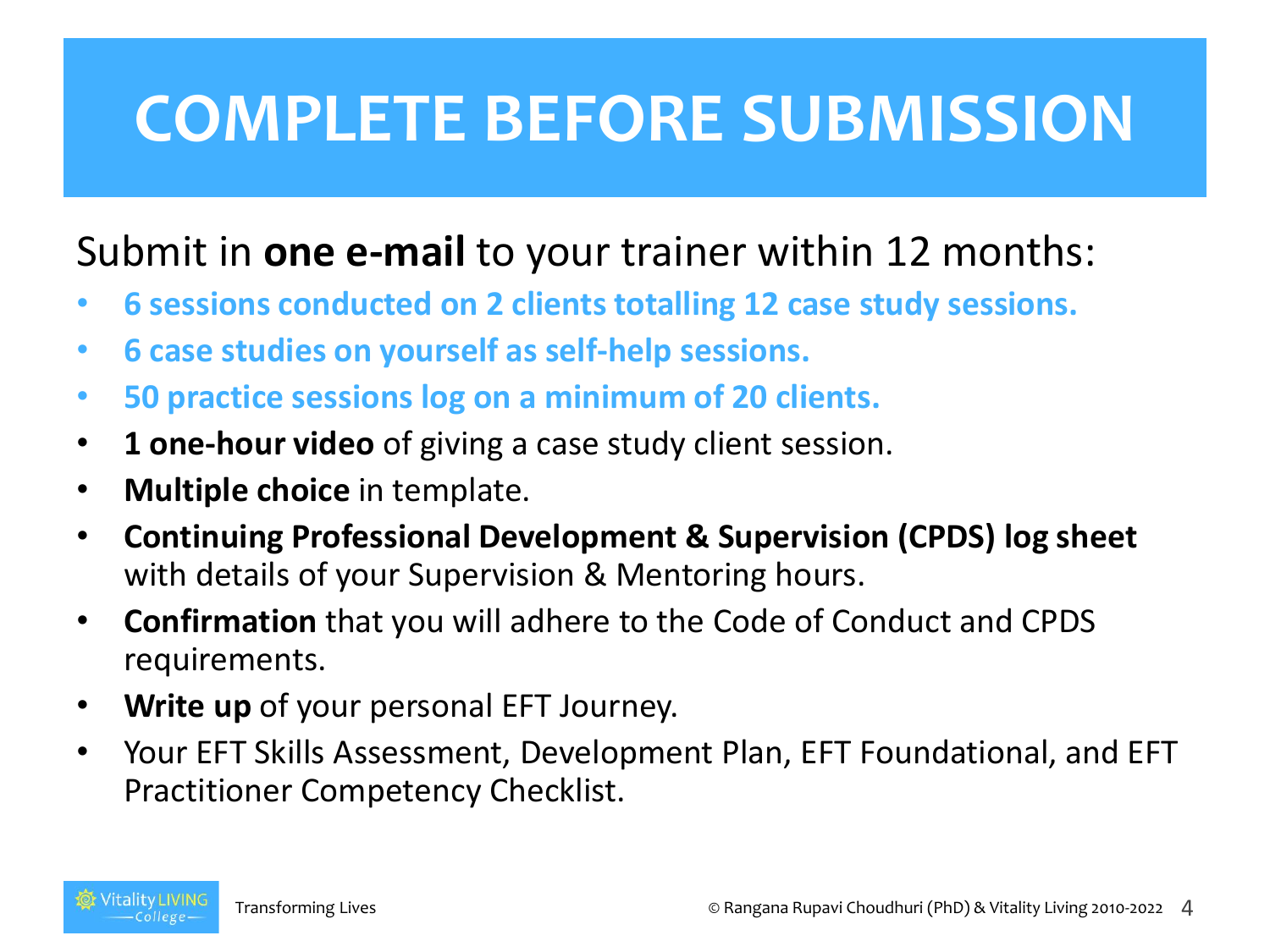#### **CASE STUDIES VERSUS PRACTICE SESSIONS**

- Case studies are sessions that are written up in detail.
- Practice sessions are written up in brief.

<https://vitalitylivingcollege.info/community-resource/eft-level-2-grads/>

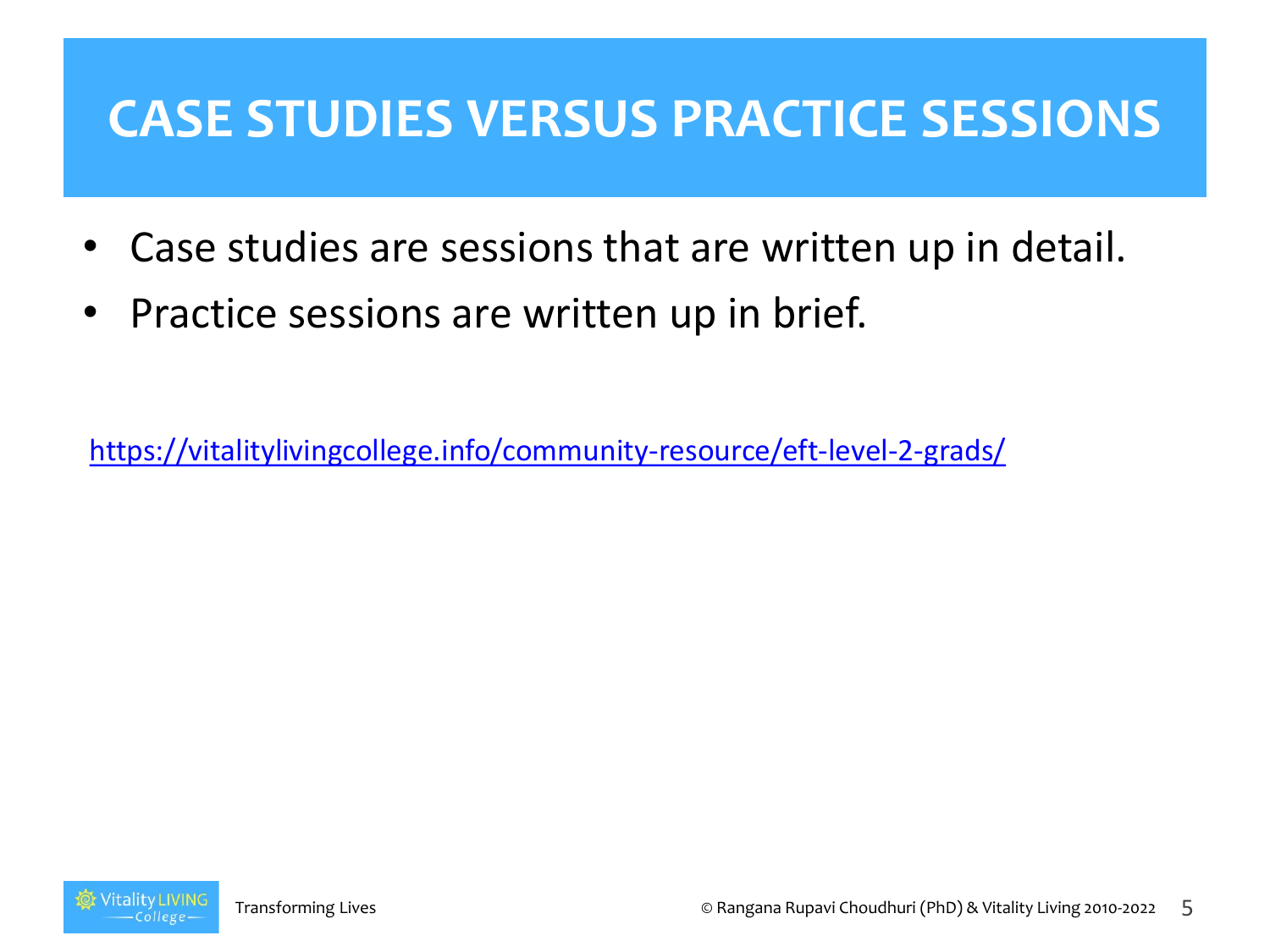- **Background Information** (about the client): Intake attached
- **Description of the presenting problem** (the reason the client came to see you):
- **Assessment** (your assessment):
- **Explanation** (how you explained what would happen during the session):
- **Desired goal or change wanted** (from your client):

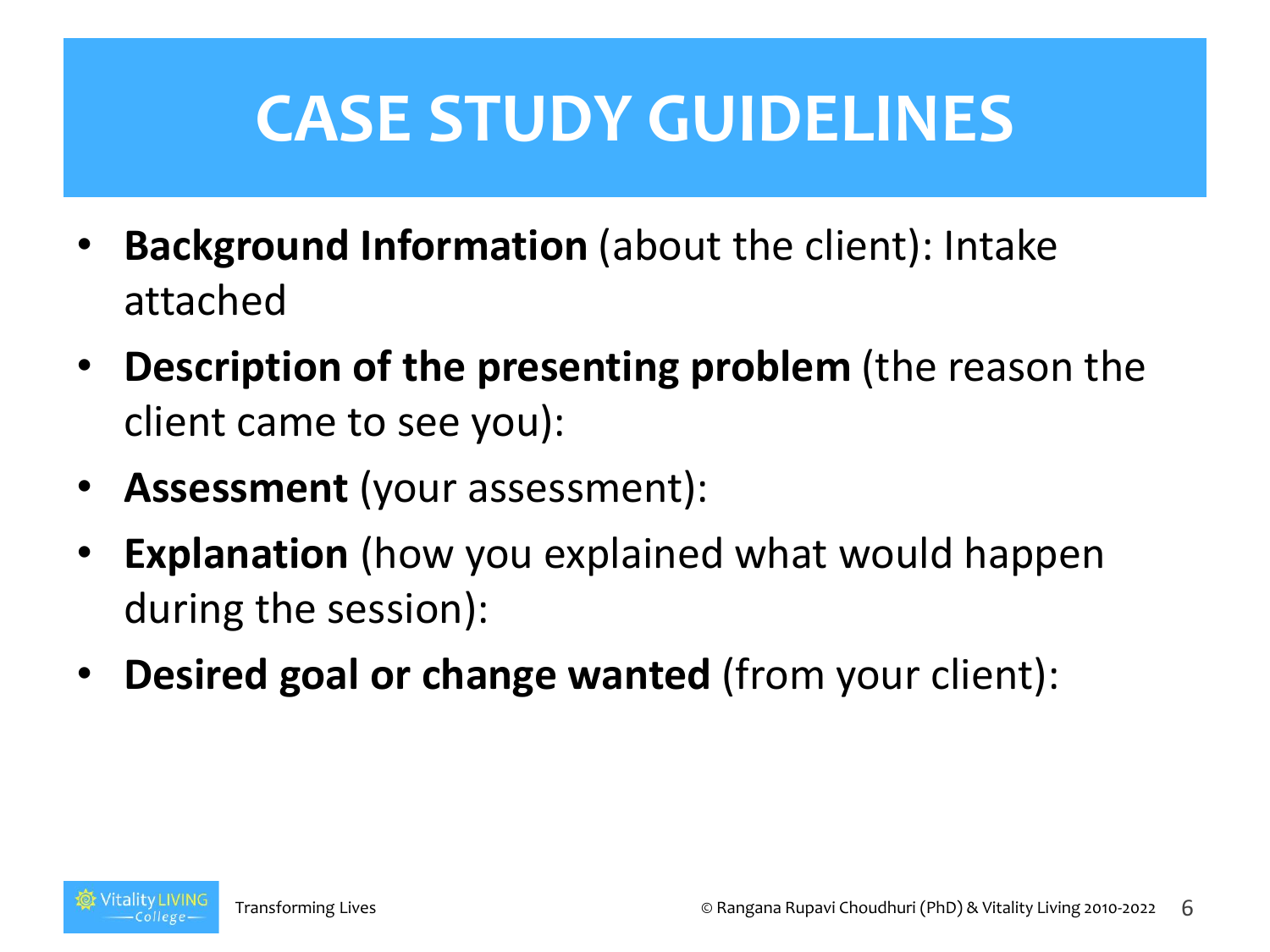- **Intervention** (what you facilitated during the session):
- **Outcome** (what happened at the end of the session or client feedback during or after the session, including any testimonials):
- **Future planning** (what you would propose in your next session):
- **Post session review and learning outcomes** (your reflections and what you learned):

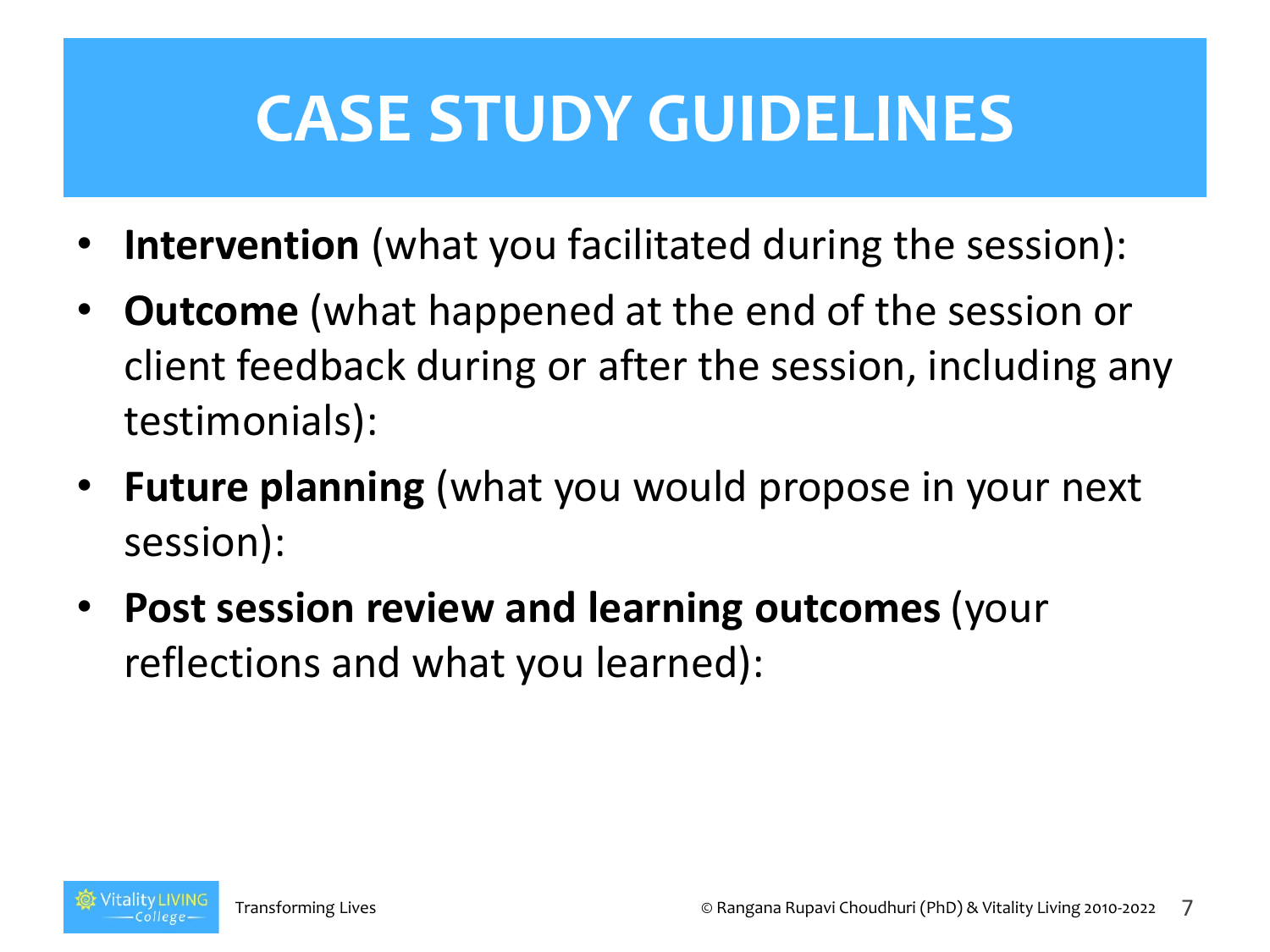- Identified her/his client's presenting issue(s) and goal(s).
- Handled abreactions or overwhelms.
- Demonstrated knowledge of when and how to ask appropriate, quality questions.
- Understood and handled the need to reduce the Intensity/SUDs/VOC levels that arose during session(s).
- Undertook every opportunity to be gentle and avoid retraumatising the client.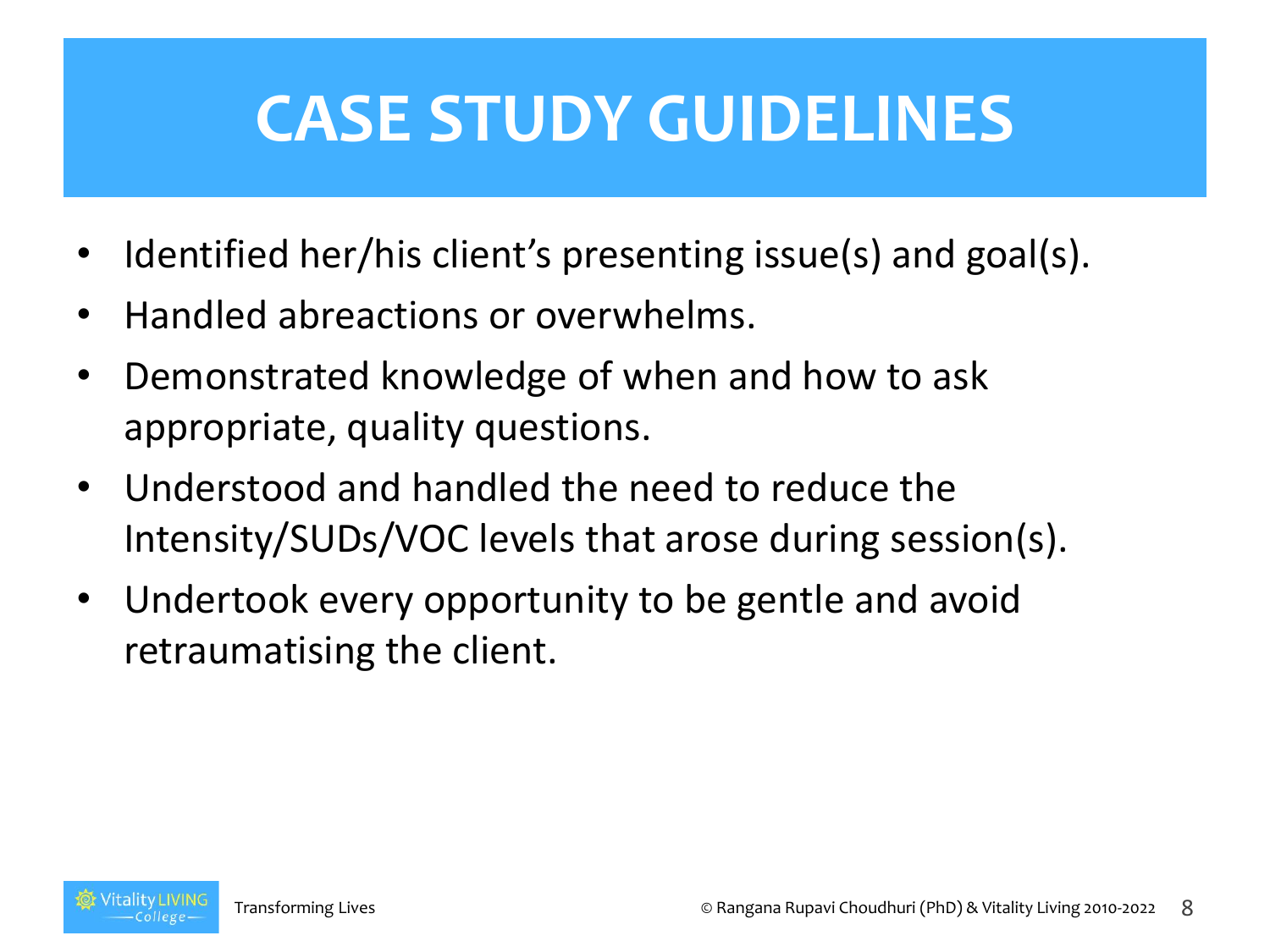- Recognised how and when a client displayed a reframe or cognitive shift.
- Displayed how cognitive shifts (or reframes) were integrated.
- Undertook appropriate opportunities to measure and test their work.
- Describe the role of any reversals and/or secondary gain present.
- Displayed thoroughness (as well as variety) of measuring and testing.
- Professionally managed and contained the EFT process.

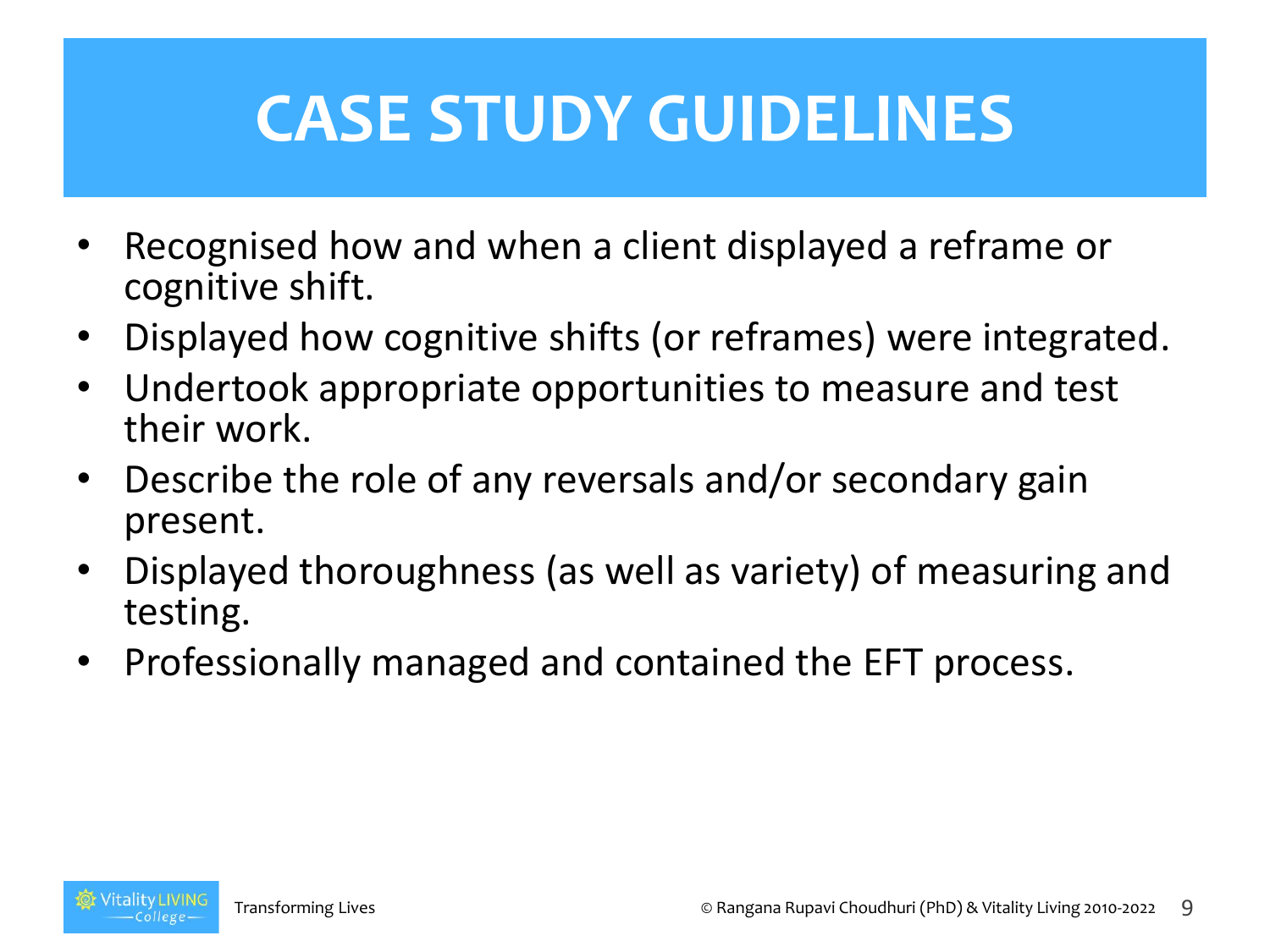- Uncovered, handled or otherwise **acknowledged core issues**
	- Their relationship to the presenting issues as well as specific past events
- Utilised effective and **appropriate reframing**
	- When the SUD's or VOC has come down
	- Using the clients' words
	- Asking their client, *"What do you want?",* and *"How do you feel?"*
- Built rapport, **safety** and trust with clients

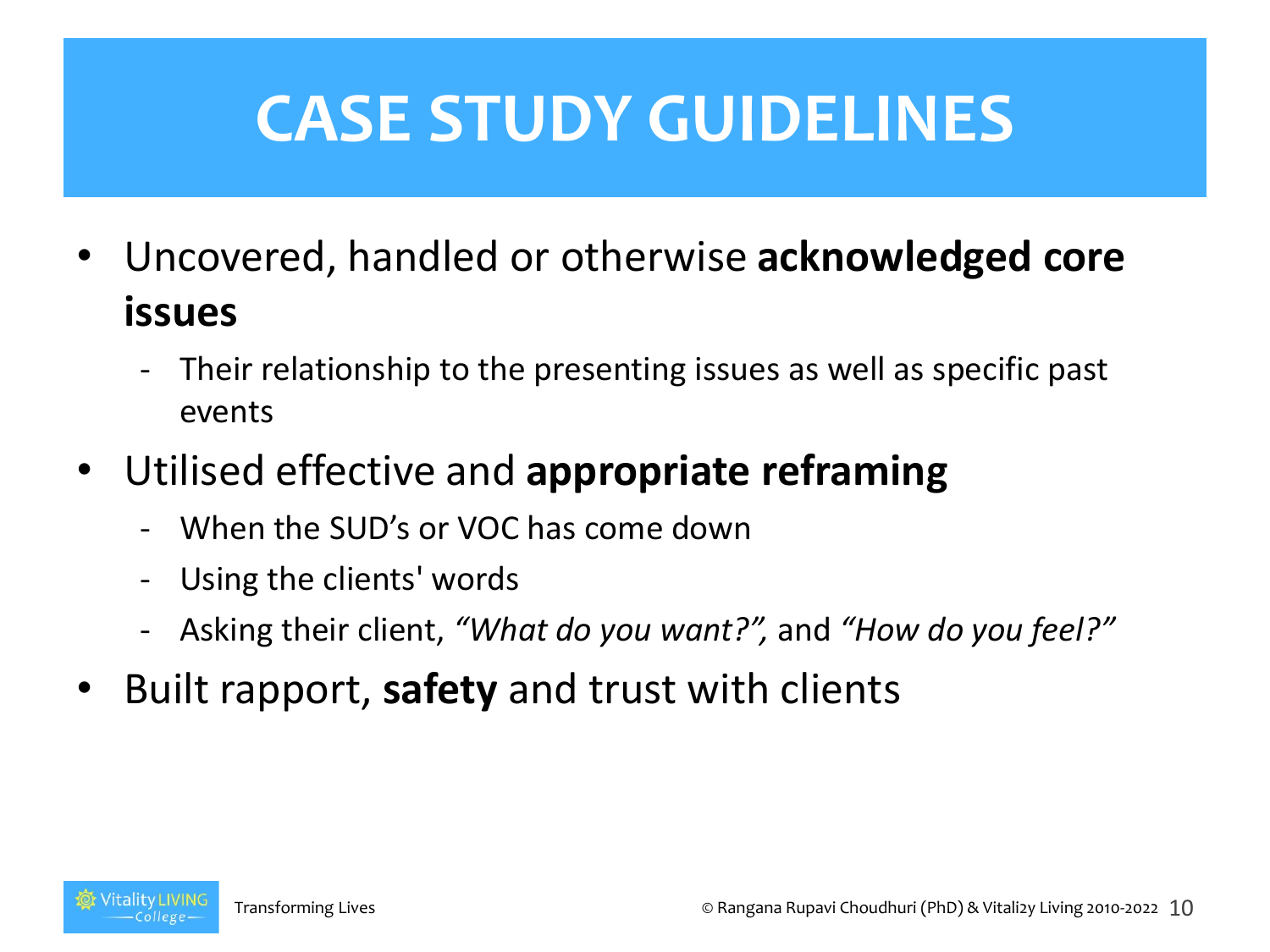- Listened to their **clients**
	- Reflected their subjective experience
	- Worked with what they were bringing to the table
- Maintained a **non-judgmental stance**
	- "Get themselves out of the way"
	- "Through me, not by me"
- Used their clients' **specific words**
	- Not leading the client
	- Not putting words in the client's mouth
- Discerned any need to **refer out**
	- Recognized areas where they lacked expertise
	- Demonstrated understanding the concept of "Do Not Go Where You Don't Belong"

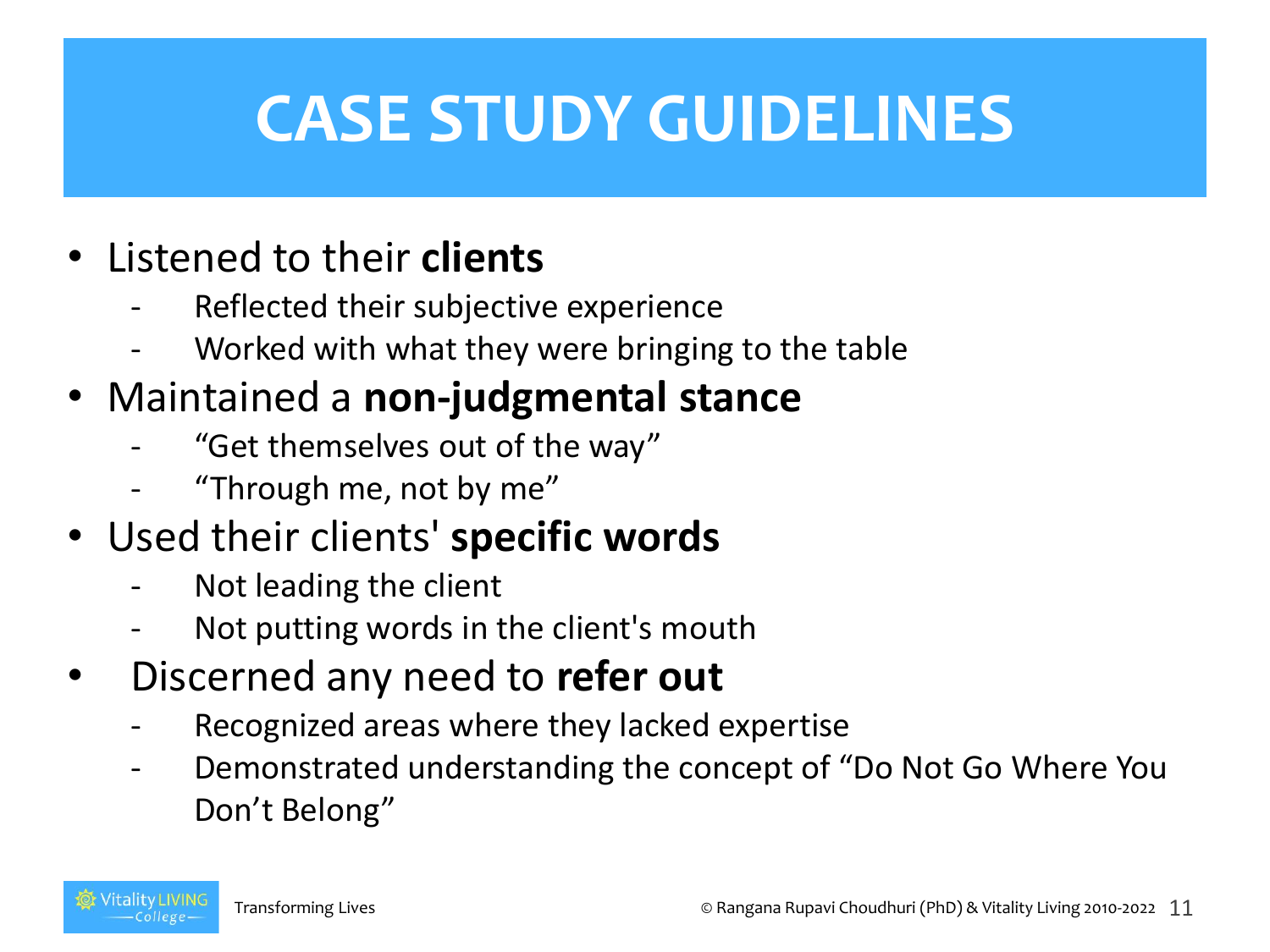- **Opened and closed sessions** appropriately
	- Demonstrated ability to end session(s) safely and on time
	- Knowledge of what to do with any extra time at the end of the session (more testing, assigning homework, or more tapping if appropriate, etc.)
	- How to close a session if it needs more time
- Addressed and/or acknowledged any **ethical concerns or issues**
- Communicated ample **self-reflection** about the process
	- What you did really well?
	- What could be better?
	- **Learnings**

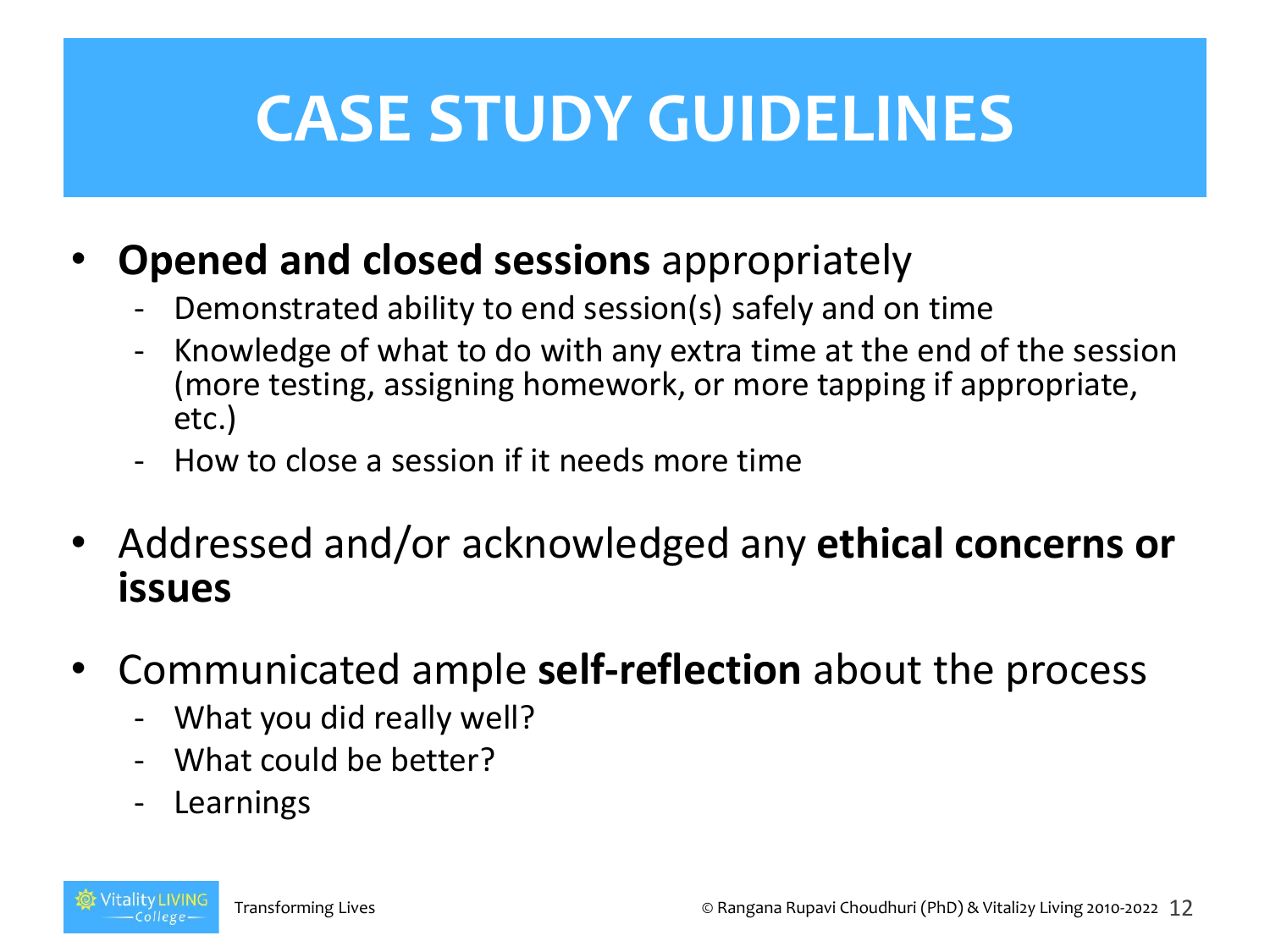#### **CASE STUDY SAMPLE**

- Example 1, https://vitalitylivingcollege.info/wp[content/uploads/2020/11/EFT-Sample-Case-Study-1.pdf](https://vitalitylivingcollege.info/wp-content/uploads/2020/11/EFT-Sample-Case-Study-1.pdf)
- Example 2, https://vitalitylivingcollege.info/wp[content/uploads/2020/11/EFT-Sample-Case-Study-2.pdf](https://vitalitylivingcollege.info/wp-content/uploads/2020/11/EFT-Sample-Case-Study-2.pdf)

<https://vitalitylivingcollege.info/my-eft-supervision-pit/>

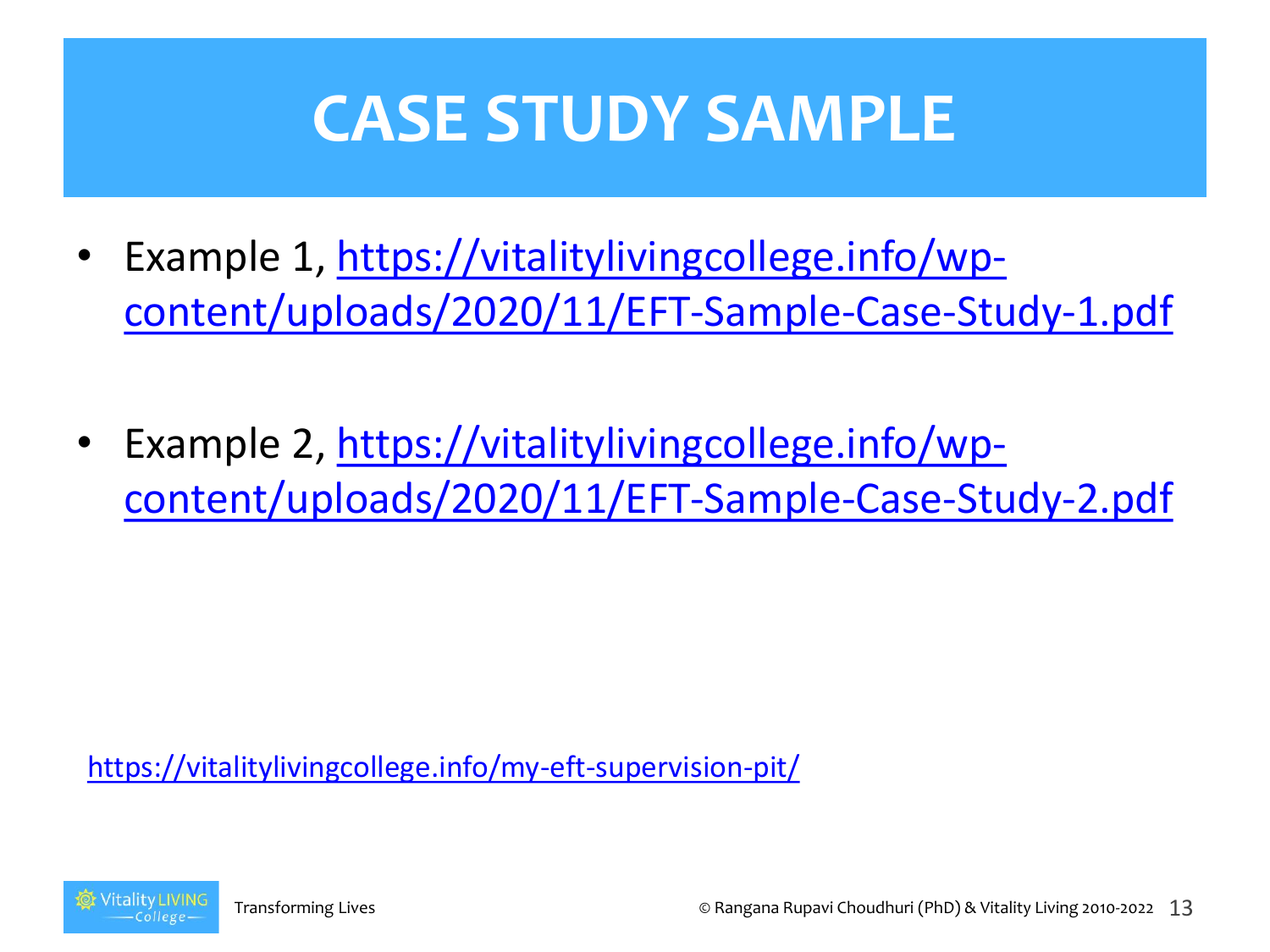#### **COMPLETE BEFORE SUBMISSION**

#### Submit in **one e-mail** to your trainer within 12 months:

- 6 sessions conducted on 2 clients totalling 12 case study sessions.
- 6 case studies on yourself as self-help sessions.
- 50 practice sessions log on a minimum of 20 clients.
- **1 one-hour video of giving a case study client session.**
- **Multiple choice in template.**
- **Continuing Professional Development & Supervision (CPDS) log sheet with details of your Supervision & Mentoring hours.**
- **Confirmation that you will adhere to the Code of Conduct and CPDS requirements.**
- **Write up of your personal EFT Journey.**
- **Your EFT Skills Assessment, Development Plan, EFT Foundational, and EFT Practitioner Competency Checklist.**

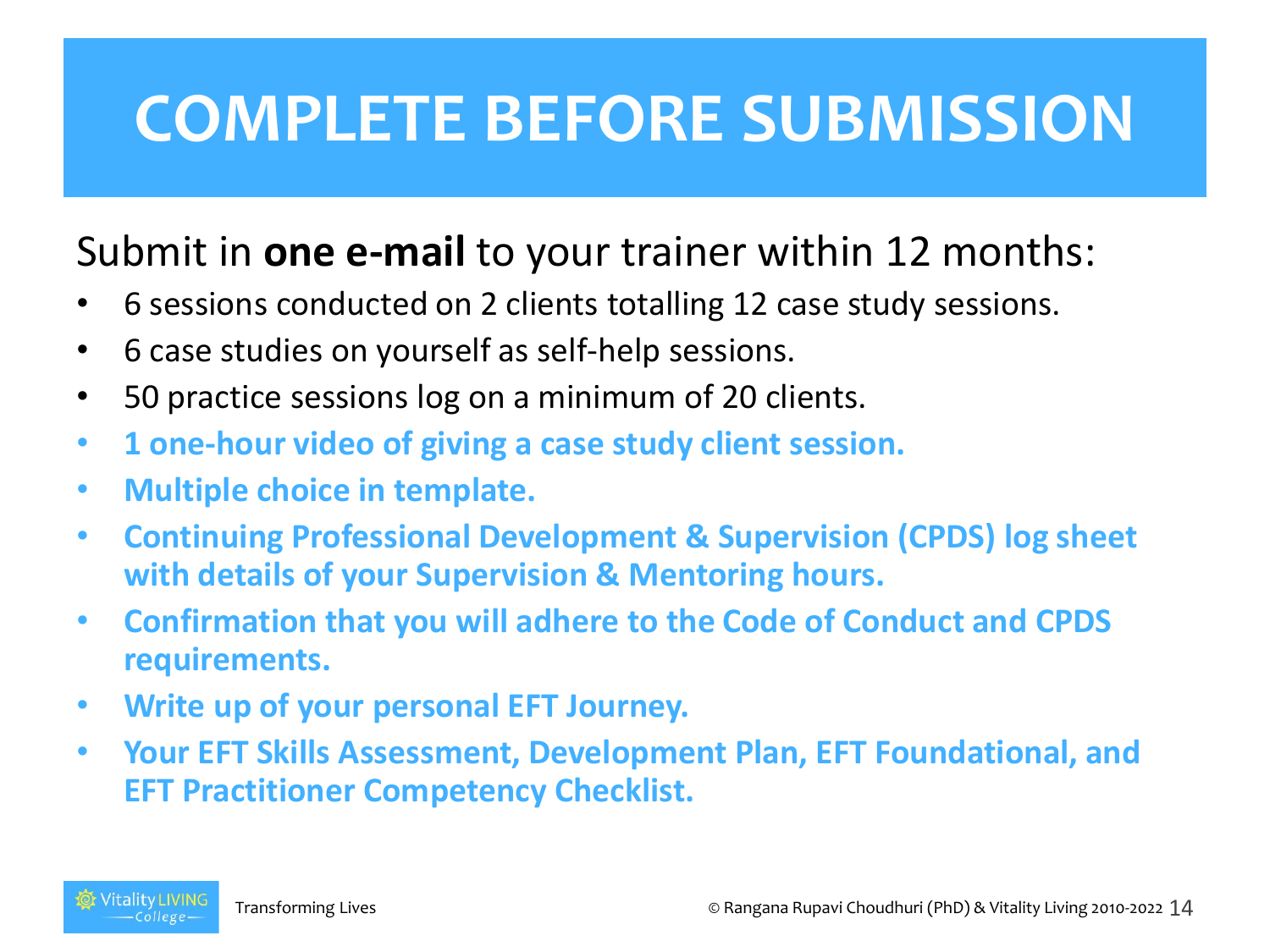#### **PREPARATION FOR NEXT WEEK**

- Browse the EFT [definition of terms](https://vitalitylivingcollege.info/the-eft-definition-of-terms/).
- If you have not already fill in the EFT Foundational & Practitioner Competency Checklist (from pre-work before Session 2).

<https://vitalitylivingcollege.info/my-eft-supervision-pit/>